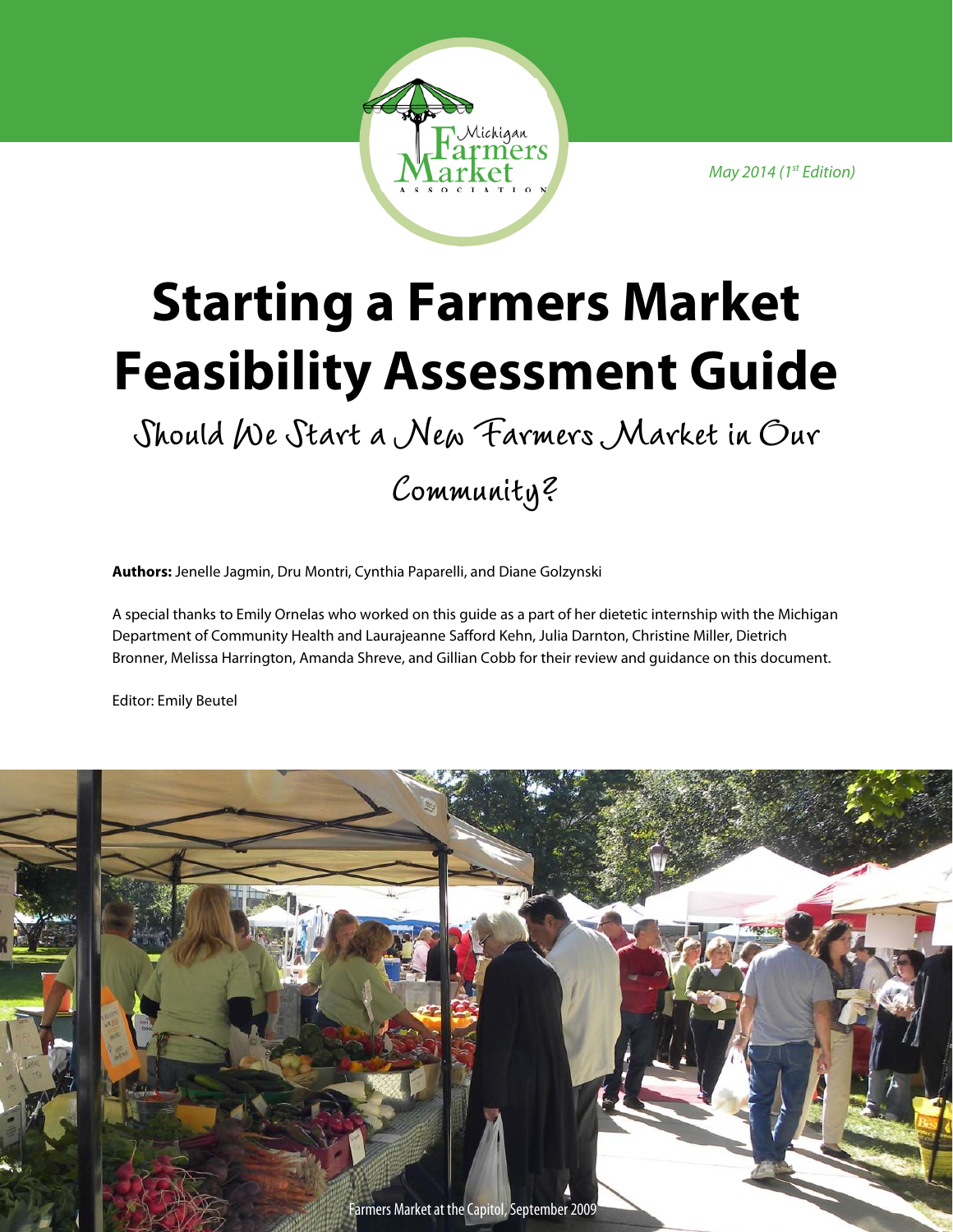### **Introduction Introduction**

Are you interested in starting a farmers market in your community? Of course you are! Farmers markets are amazing places where neighbors come together to support local farmers, share camaraderie and purchase local goods. Farmers markets represent their community and the ideas therein, which can make them unique, place-making entities. One of the ways to ensure that your farmers market will live up to your desired outcomes is to first contemplate the feasibility of its existence. No matter the good intention that generates the idea of starting a market, there are a number of considerations to be mindful of in making it successful.

This guide is designed to encourage a comprehensive assessment of your community and the likelihood that it can and will support a new farmers market. Content includes:

- **The Why, Who, What, Where and When**
- **Considering other Nearby Farmers Markets**
- **Assessing Your Community**
- **Financial Considerations**

Upon finding that your community is a good fit for a farmers market, the Michigan Farmers Market Association (MIFMA) has helpful resources that will guide you in starting a farmers market.



Farmers Market at the Capitol, September 2012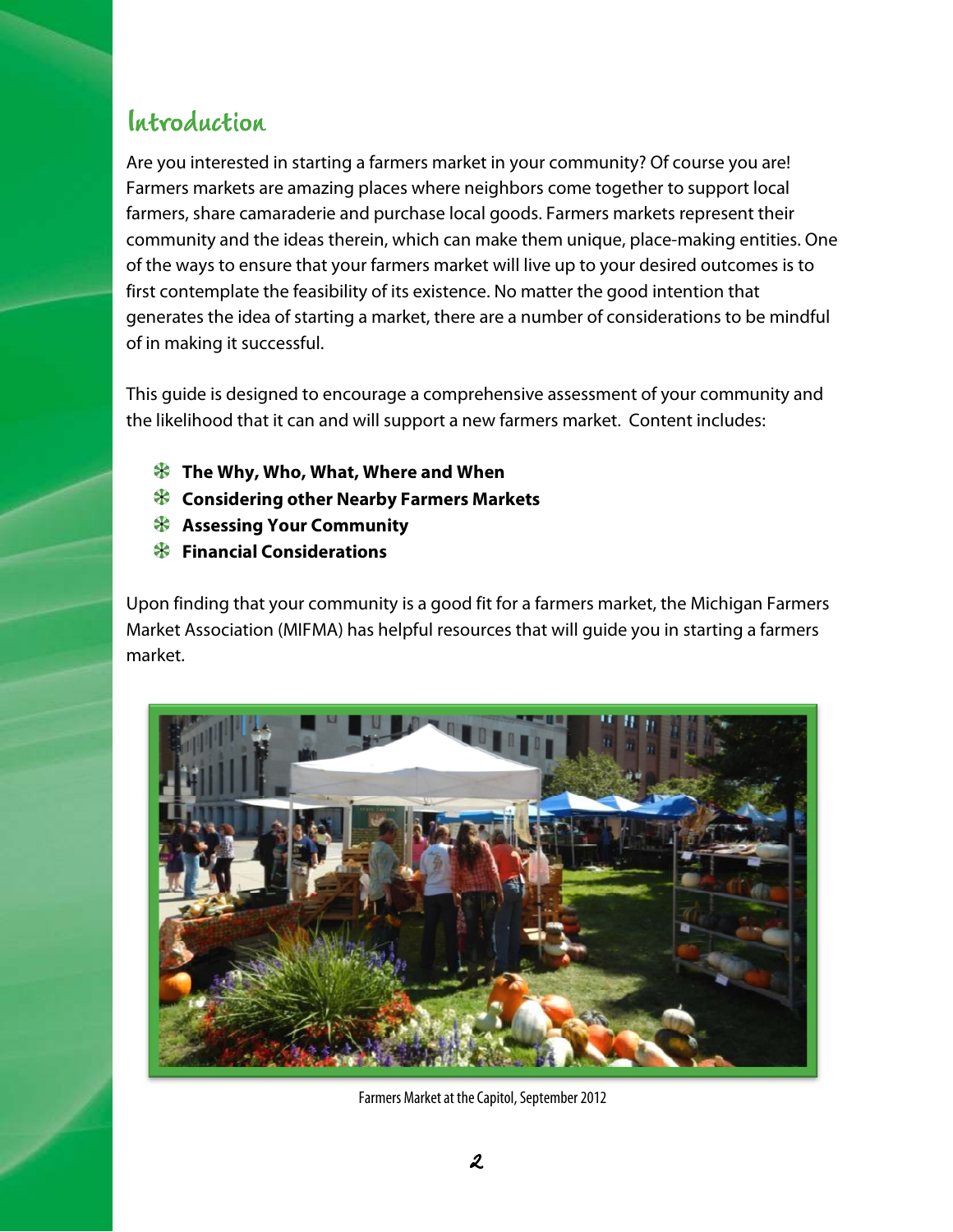# The Why, Who, What, Where and When

Luckily for you, the first step in assessing the feasibility of a farmers market can be great fun! This is the time when the committee, group, organization or friends that have shown interest in bringing a farmers market to your community get to brainstorm the vision of this project. This is as simple as spending time with the Why, Who, How, What, Where, and When concepts. Although these ideas will be helping to shape the foundation of your particular market, it is important to realize that as you follow through the steps in this guide, you may come to find that important aspects need adjusting. You may even find that it is possible your community may not support a farmers market at this time. This is a good time to be creative, identify goals, and maintain flexibility in your thinking and planning. Let's get started.

#### **Why?**

Why are you thinking of bringing a farmers market to your community? What is your purpose or overarching reason? For example: Does your community have a shortage of



Allen Street Farmers Market, August 2010

fresh produce? Are you looking for a way to engage community members and volunteers in a project? Do you want to create a space for youth in your community? Are you looking to boost your local economy? Would you like to help farmers and food businesses succeed by giving them additional marketing opportunities? Is your parent organization looking to do community outreach? Will a farmers market enhance tourism? Why are you involved? What about starting this farmers market most energizes you?

Understanding the Why is vital to the creation of your market's mission statement. Hey, there's a good idea! Get your committee together and draft a mission statement for your new farmers market. It will help guide you through many details and developing market policies as you enter into subsequent planning phases. It is not necessary to define your market policies now, but as you conceptualize the feasibility, you should take note of items that you want to be sure to address. We highly recommend that you start with a shared mission in order to keep a cooperative planning process.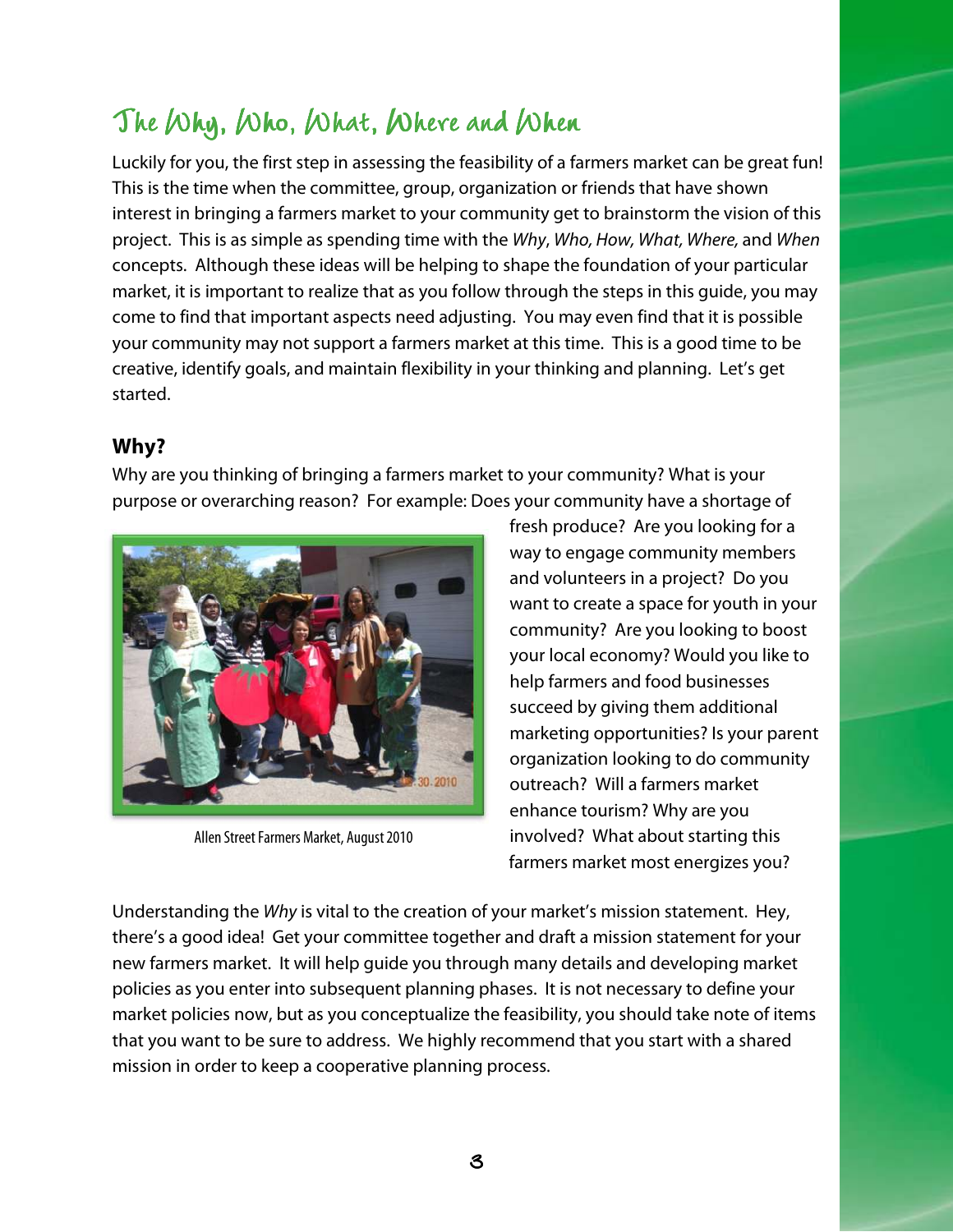#### **Who?**

Who are the people that are going to be involved in starting and running your farmers market? There are many different types of governing bodies that work well for farmers markets. Some farmers markets are run by a local government and others fall under the category of a city's Downtown Development Authority (DDA). Some are started through non-profit organizations or religious entities while others are run by vendors or volunteers. You will need to think through who the potential vendor stakeholders are, who the potential shopper stakeholders are, and what community organizations need to be involved in the conversation. Will your farmers market fall under the jurisdiction of an already existing group, or will it be an entity all its own? If you need to create an "entity" to host this market, consider the legal documents required for that legal structure and governing status.

Regardless of the Who, it is recommended that when your farmers market comes to fruition, you create a committee, board or decision-making body to support it. Farmers market committees are important for a number of reasons. They provide group input on decisionmaking, they pull in a handful of committed community members to see the market into success, and they organize individuals that collectively build a solid volunteer base. Overall the structure ensures that your market represents the community's needs and engages its members and stakeholders.

#### **What, Where and When?**

What type of farmers market will work best for your community? What will this farmers market look like if we are successful? Will it be a producer-only market or will you allow outof-state, non-local or commercially produced goods? Will it include non-food items and the work of artists? When you begin to identify the perimeters of your farmers market and identify What it will entail, you also need to consider the Why. Throughout this entire process, you will need to always go back to the Why to check your decision-making. Are you making decisions that support the reason you are so interested in starting a new farmers market?

The Where and When naturally go together. No matter what sort of location or structure you are considering, your market season and times will affect and be affected by it. Consider your climate and your local growing season. Will your community support a yearround market or does it make most sense to start with a seasonal endeavor?

Are there any great locations you have your eyes on? Can you ensure it is a safe environment? Is it easy to get to? Have you considered local ordinances and requirements? Municipal parks and commercial spaces likely require renting, paperwork, insurance,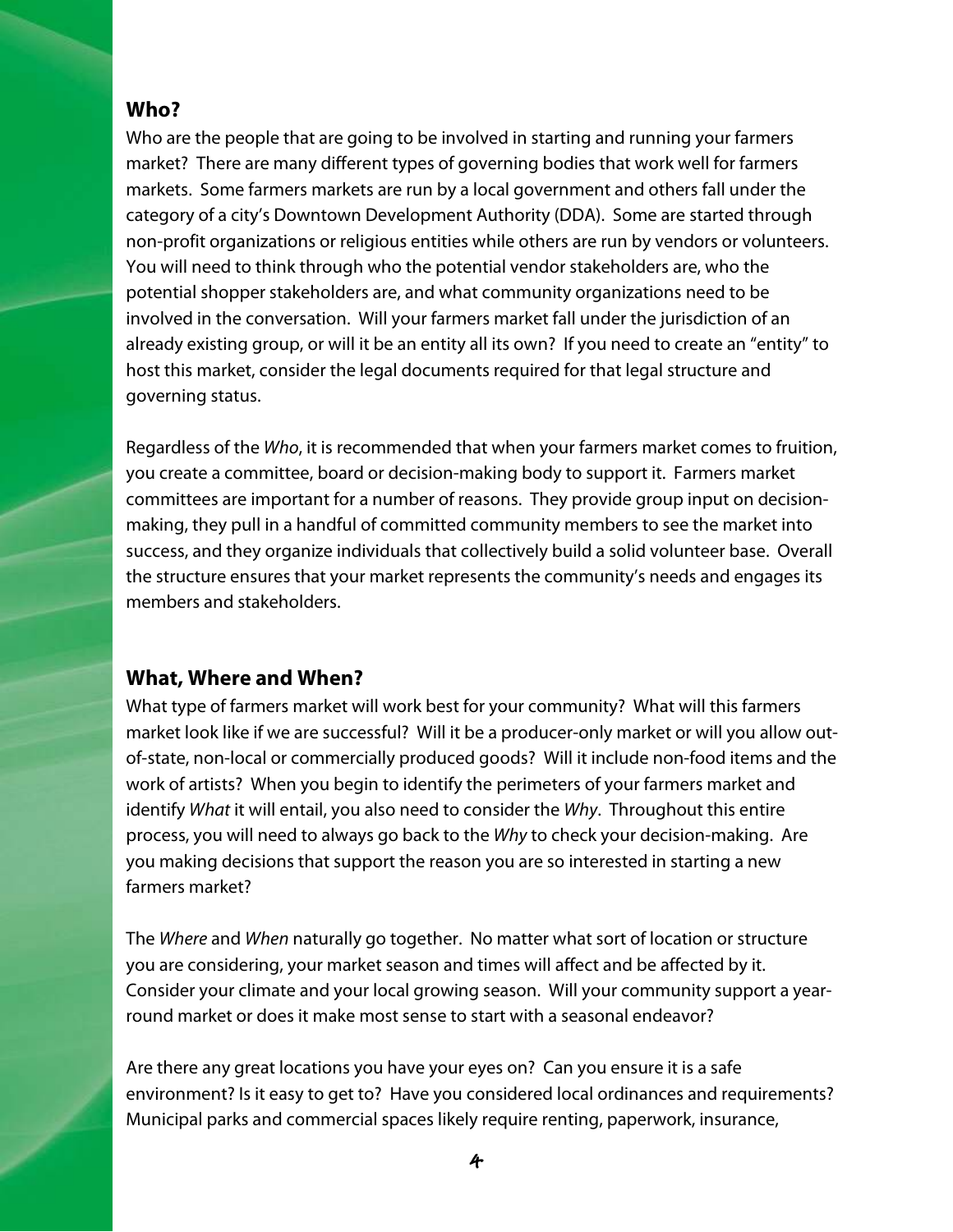zoning, emergency plans, etc. Is there a public restroom nearby, or would you need to rent a portable unit? Is there water hookup nearby? Who is responsible for trash and litter removal?

Consider transportation in your community. Is it important to locate the market in a place that is walkable and bikeable? Is the location on a bus line that runs during the proposed market hours? Are there bike racks? How about adequate parking spaces for cars?

What hours make the most sense for your location? Will it be best to host a weekend market or a weekday market? You want to be sure to contemplate a time and location that is convenient for your community. The market must be busy enough to support your vendors and have ample space and parking to make it an enjoyable shopping experience.



In addition, you must consider what other farmers

markets operate nearby before you start a farmers market in your community. To be successful, it is essential that you consider competition between farmers markets as well as the opportunities to cooperate and cross promote. The next section covers the details you should consider about other farmers markets located nearby.

# **Considering other Nearby Farmers Markets**

The number of Michigan farmers markets is growing rapidly, as is the competition between these markets. Not all competition is bad, and some farmers markets can operate successfully in close proximity to others. Before you start a new market, you need to consider what other farmers markets are operating nearby. Knowing where other farmers markets are in your local area will help you decide if starting a new market is appropriate. There may be an opportunity to work with and support the existing market nearby.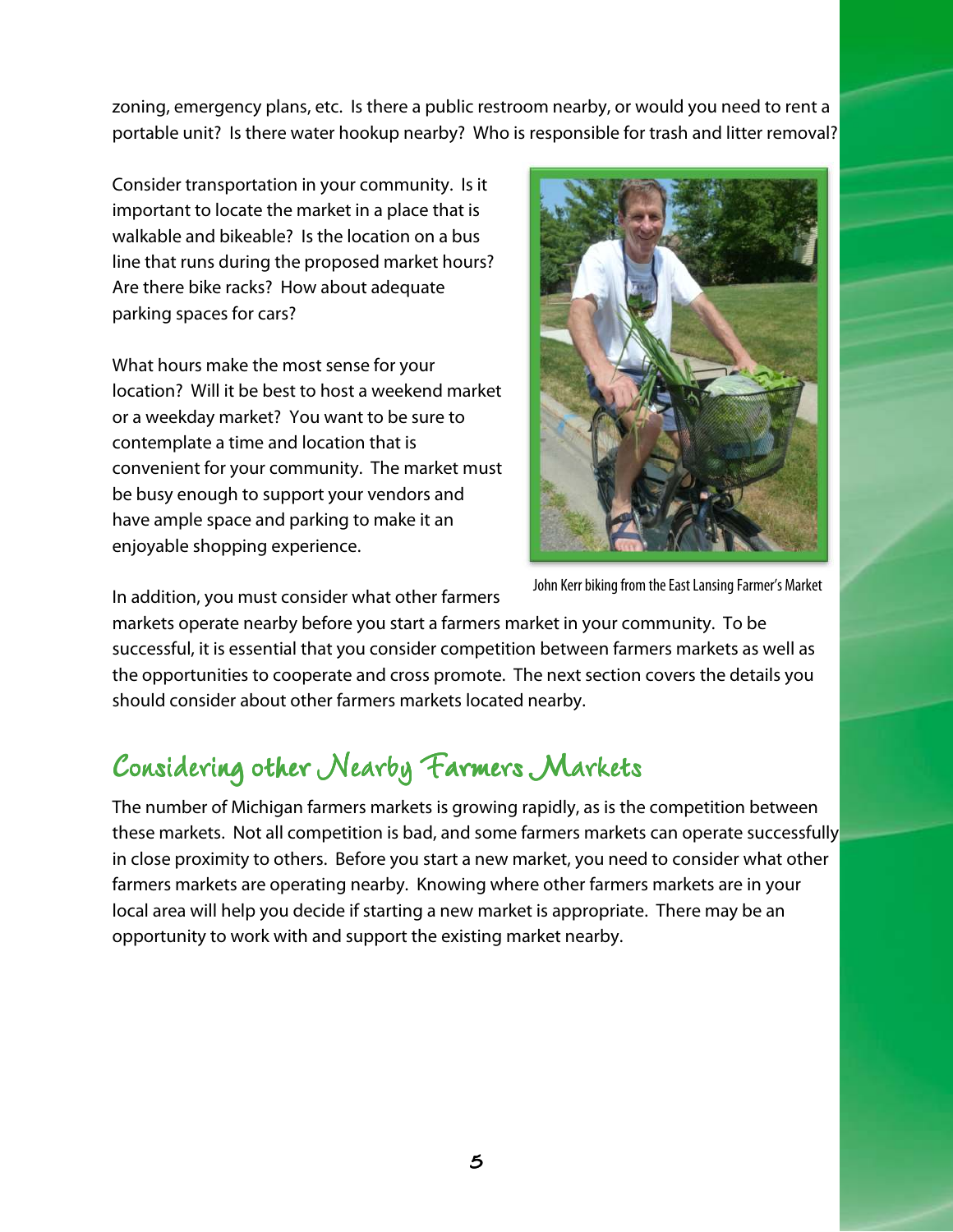It is recommended that you familiarize yourself and assess other existing nearby farmers markets – those farmers markets within your county, and if you are near a countyline, add those farmers markets within a 15-mile radius. You can identify those farmers markets

using the Find a Farmers Market feature online at www.mifma.org/find-afarmers-market. On the following page, you will find a template to help you take a systematic approach to assessing nearby farmers markets. Completing the assessment for each of the farmers markets operating in close proximity to your potential market will not only keep you cognizant of what is happening in your community, but more importantly, it will tell you what is NOT happening in your community. When you are able to identify the needs that aren't being



met, you have found the niche that ensures your new market's success!

A good rule of thumb is that your market should be at least two miles from another farmers market in an urban setting and 15 miles from another in a rural setting. Remember, this is a general rule of thumb, not a hard decree. Assessing other nearby farmers markets will give you a clearer picture of what your community will support. During your assessment, you will consider:

- $\clubsuit$  Location and time of operation
- $\clubsuit$  Product availability
- **X** Market accessibility
- **<sup>♦</sup>** Forms of payment accepted
- $\clubsuit$  What you like and what you don't like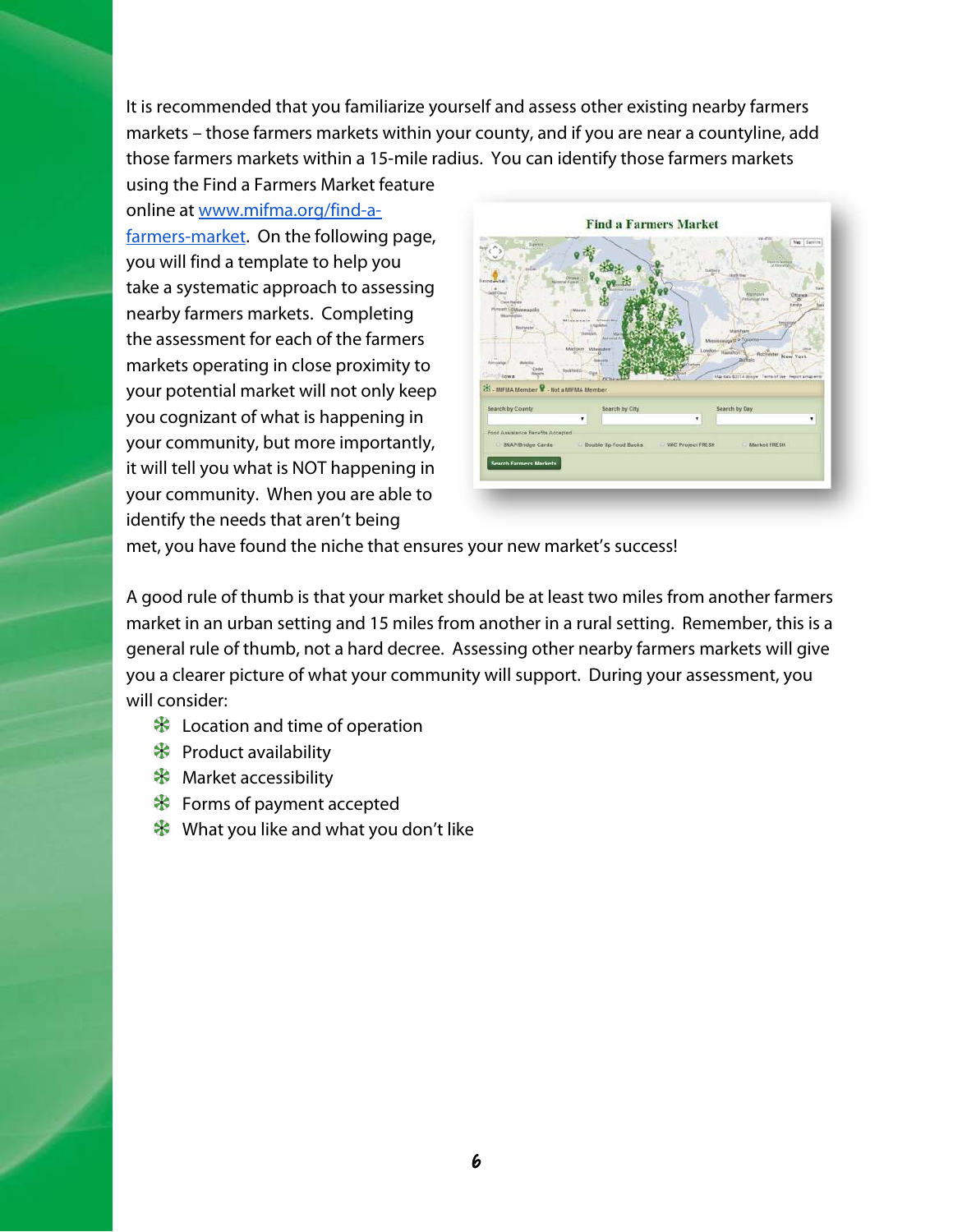

### **Farmers Market Assessment Tool**

| <b>Farmers Market:</b>                                                                                                                                                                                                                                                                                                                                                                                                       |
|------------------------------------------------------------------------------------------------------------------------------------------------------------------------------------------------------------------------------------------------------------------------------------------------------------------------------------------------------------------------------------------------------------------------------|
| Location:                                                                                                                                                                                                                                                                                                                                                                                                                    |
| Distance from Proposed New Market:                                                                                                                                                                                                                                                                                                                                                                                           |
| <b>Season Start Date:</b>                                                                                                                                                                                                                                                                                                                                                                                                    |
| Season End Date:                                                                                                                                                                                                                                                                                                                                                                                                             |
| Days and Hours of Operation:                                                                                                                                                                                                                                                                                                                                                                                                 |
| Product Availability:<br>$\Box$ Fresh fruit<br>Fresh vegetables<br>ப<br>Meat<br>ப<br>Poultry<br>Dairy<br>$\Box$<br>$\square$ Baked goods<br>Ready-to-eat foods<br>□<br>Cut flowers<br>П<br>Plants<br>Ш<br>Artisan/craft products<br>ப                                                                                                                                                                                        |
| Other:<br>$\Box$                                                                                                                                                                                                                                                                                                                                                                                                             |
| <b>Market Accessibility:</b><br>Pedestrian friendly (sidewalks lead to the market)<br>ப<br>Bike friendly (bike paths/lanes lead to the market and bike racks present)<br>ப<br>Access to public transportation (bus stop at or near the market)<br>□<br>Access to parking (sufficient and convenient parking is available)<br>□                                                                                               |
| Forms of Payment Accepted:<br>Cash<br>Ш<br>Debit and credit<br>ш<br>Supplemental Nutrition Assistance Program (SNAP) via the Michigan Bridge Card<br>$\Box$<br>$\square$ Double Up Food Bucks<br><b>WIC Project FRESH</b><br>ப<br>WIC Cash Value Benefits (CVB)<br><b>Market FRESH</b><br>□<br>Summer EBT for Children (Kent County Only)<br>ப<br>Hoophouses for Health<br>Other:<br>What you like about the farmers market: |
| What you think could be improved at the farmers market:                                                                                                                                                                                                                                                                                                                                                                      |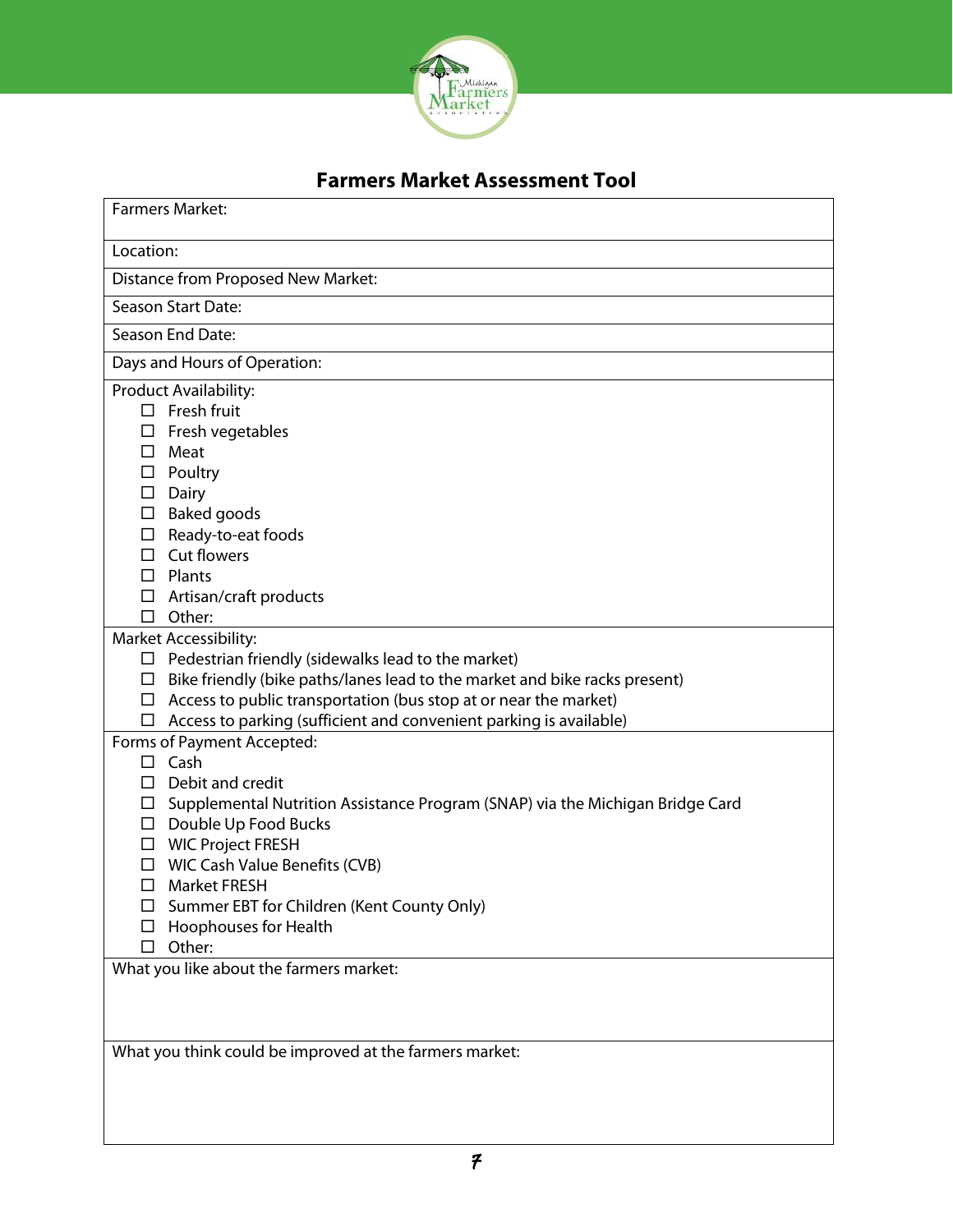It is also important that you learn more about any farmers markets that may have failed in the area. Identify why they didn't succeed. It could be that the governing authority deemed that the community market didn't fit their objectives any longer. A market could fail because it wasn't properly promoted, and the vendors weren't making enough money. It is important to keep a balanced view of the feasibility of your new farmers market and learn from whatever mistakes or mishaps may have been made in the past. Former setbacks are valuable learning tools!

# **Assessing Your Community Community**

#### **Vital Statistics**

After assessing nearby markets, take a closer look at your community. You've likely already determined your demographic basics, which will include population statistics, income levels, ethnic and cultural percentages and other useful information. If you haven't already determined these numbers you can easily gather US Census data here:

http://factfinder2.census.gov/faces/nav/jsf/pages/index.xhtml. Simply enter your zip code to start the journey through your community's statistics!



Accepting SNAP benefits at the Allen Street Farmers Market

Another important source of data is the percentage of families in your community that may be struggling with hunger or food access. Community hunger can be marginalized, and oftentimes we are surprised to learn how many of our neighbors are struggling for either consistent food sources and/or nutritious food sources. Visit http://feedingamerica.org/hungerin-america/hunger-studies/map-the-

meal-gap.aspx for Feeding America's Map the Meal Gap project. You'll find an interactive map that allows you to click on your county and access local statistics relating to hunger. Once you learn more about hunger in your county, it may help guide certain decisions. Many states have programs that encourage lower income residents to make healthy food choices. Make sure that you have researched the non-traditional payment methods available. Not only does accepting alternative forms of payment help to make healthy food accessible to more people in your community, but it also supports the farmers and contributes to their economic success. Learn more about the many food assistance programs you can accept at your farmers market online at http://mifma.org/foodassistance-partnership/.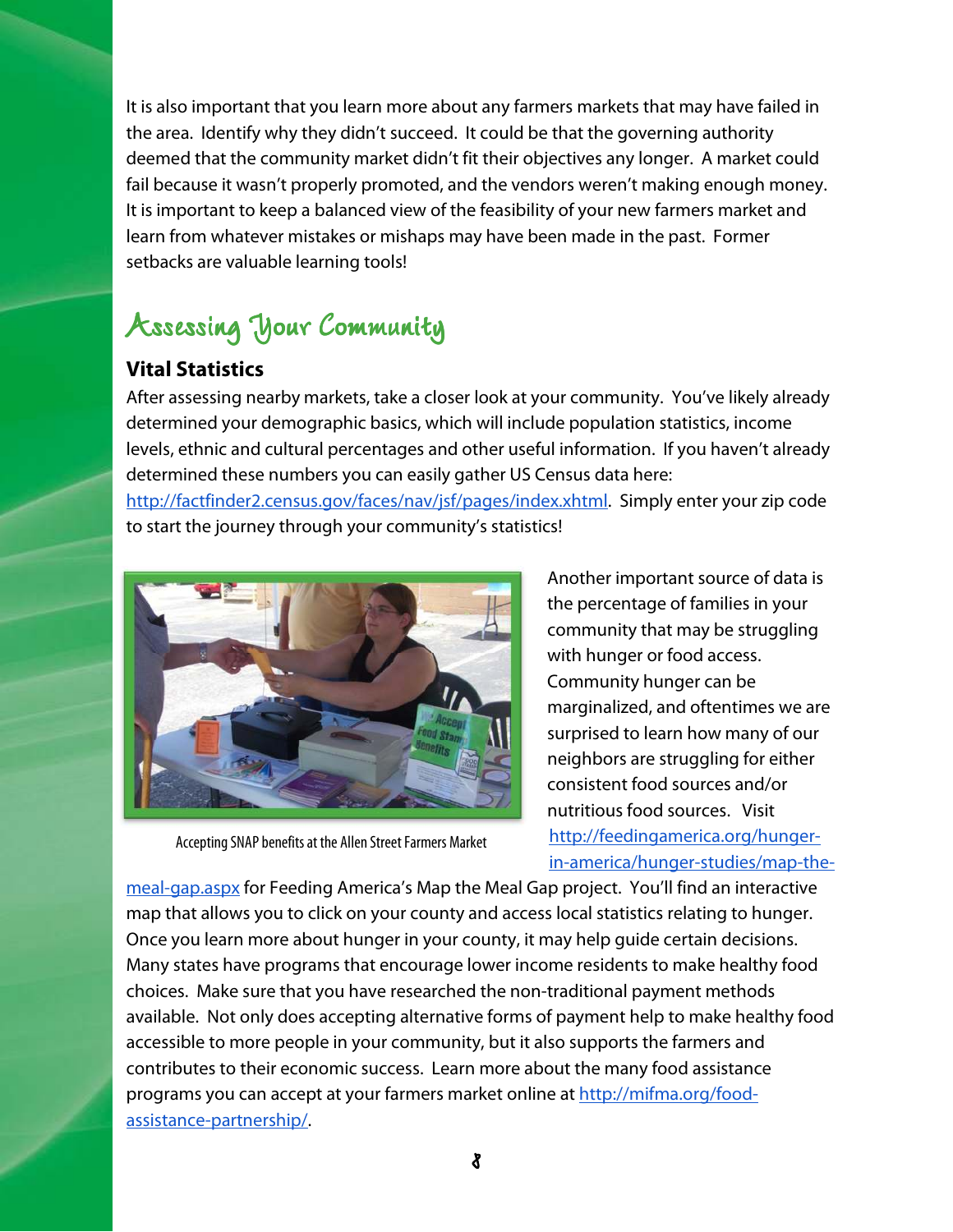Understanding your community is vital to the marketing, promotion, place-making, vendor selection, and special event planning as well. After examining your community's statistics, revisit your market plan. Do you have access to vendors that offer foods and products that reflect the ethnic and cultural make-up of your community? Take another look at the Why, Who, What, Where and When and make sure your initial vision still matches your potential patrons.

#### **Vendors**

Do you have an idea of how many local farms are in your area? Are local farmers already committed to other farmers markets, or do they have the capacity to add your market as another retail outlet? You need to find out! It is important to identify a vendor mix that will be appealing to your community. You should involve farmers in your planning process and have a good idea of who will sell at your farmers market **before** you start a new market. To connect with farmers in your area, research agricultural support organizations. For instance, beneficial resources in Michigan include:

MIFMA - Michigan Farmers Market Association Real Time Farms MATA - Michigan Agri-tourism Association Michigan Market Maker MIFFS - Michigan Food & Farming Systems Michigan State University Extension MOFFA - Michigan Organic Food & Farm Alliance Local Harvest Michigan Farm Bureau Local Conservation Districts

#### **Volunteers**

A successful farmers market relies on community members not only as patrons but also as volunteers, committee members, and supporters. Can you locate these "market champions" in your community? How

will you reach out to them? How do you plan to engage them? Do you have the capacity to manage volunteers?



Proud MIFMA member, Stephanie Morey of Backyard Goodness, at the Farmers Market at the Capitol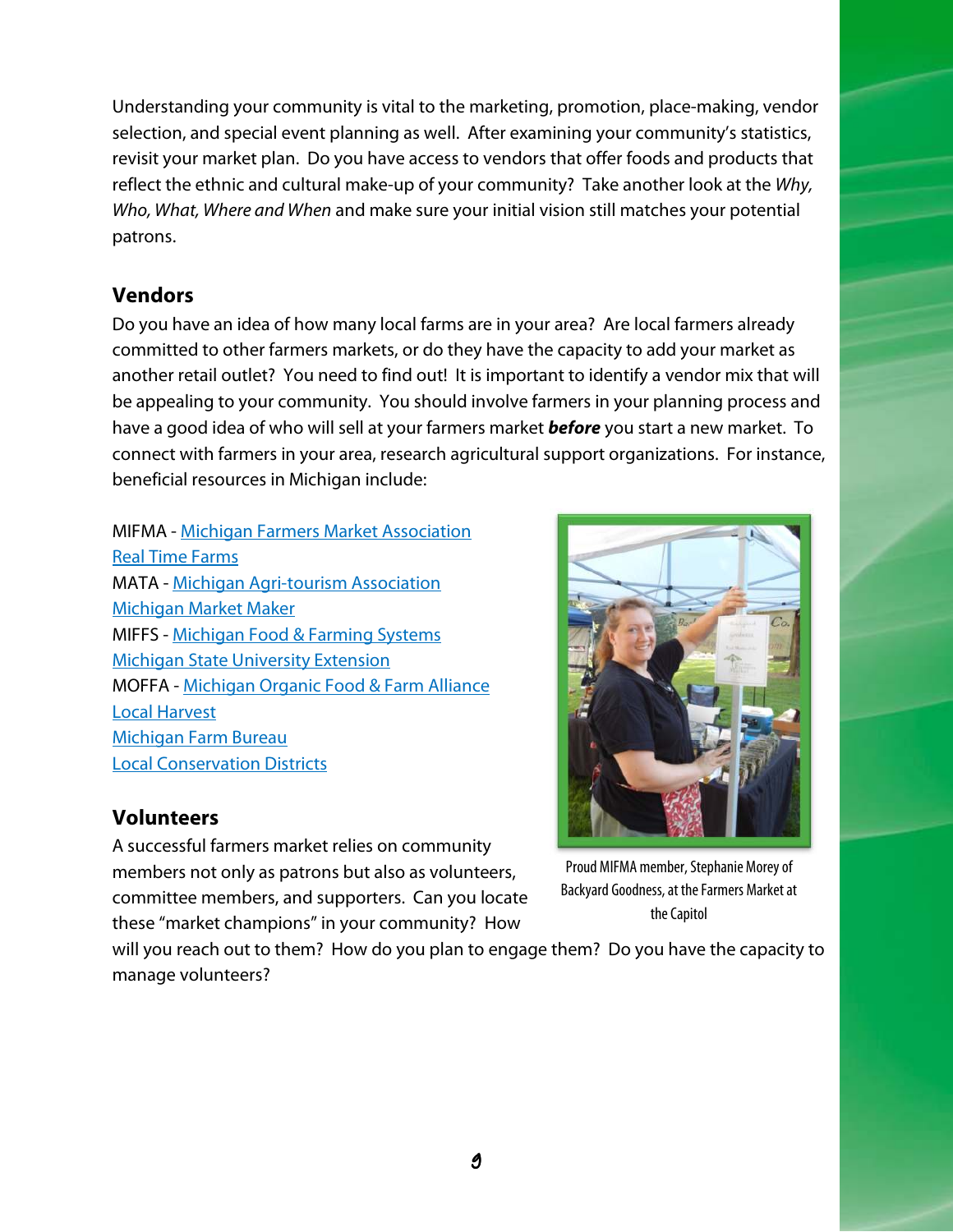#### **Community Input**

It is valuable to get your hands dirty early on and do some good old-fashioned, grassroots networking to make sure your community is as excited about a farmers market as you are. Here are a few suggestions for how to assess the feasibility of starting a new farmers market:

#### 1.**Outreach**

Get the word out! Hang simple signs in local retail outlets. "Are you interested in starting a farmers market in our town? Email xxx@xxxx.xxx or call xxx-xxx-xxxx." Poll people about their interest at an existing community event (remember to ask permission first). Start a Facebook page gauging interest and attach a survey (many programs offer this for free, such as Survey Monkey). Address a town hall meeting. Ask to speak at local churches or other gathering spaces. Not only does this give you a better idea of what the community is looking for, it is also your most effective tool in finding committee members and creating your volunteer base, should your market come to fruition.

#### 2.**Address Concerns**

This can be tricky. All people are different, with different needs. It is your job to listen and consider if there is a solution or common theme. If your farmers market is manifested, it is important to learn early on that there is no pleasing everyone. Managing a market is a very judicious task!

#### 3.**Make Adjustments**

Is your location and chosen market time still relevant? Has the Why in your motive changed? Make sure that you utilize your findings to start a farmers market that will work for your community.

### Financial Considerations

By now, you have a pretty good idea of whether your community is likely to support a farmers market. If you believe your community is in support, you will want to consider financing your farmers market before you start.

Does your organization have the capacity to sustain the market financially? There are many ways a market can be funded, but a plan should be in place. No one wants to put their effort and energy into a project that is only financially sustained for one year through a grant. Utilize your resources to ensure that your organization or your farmers market can pay for itself to continue on and grow, year after year.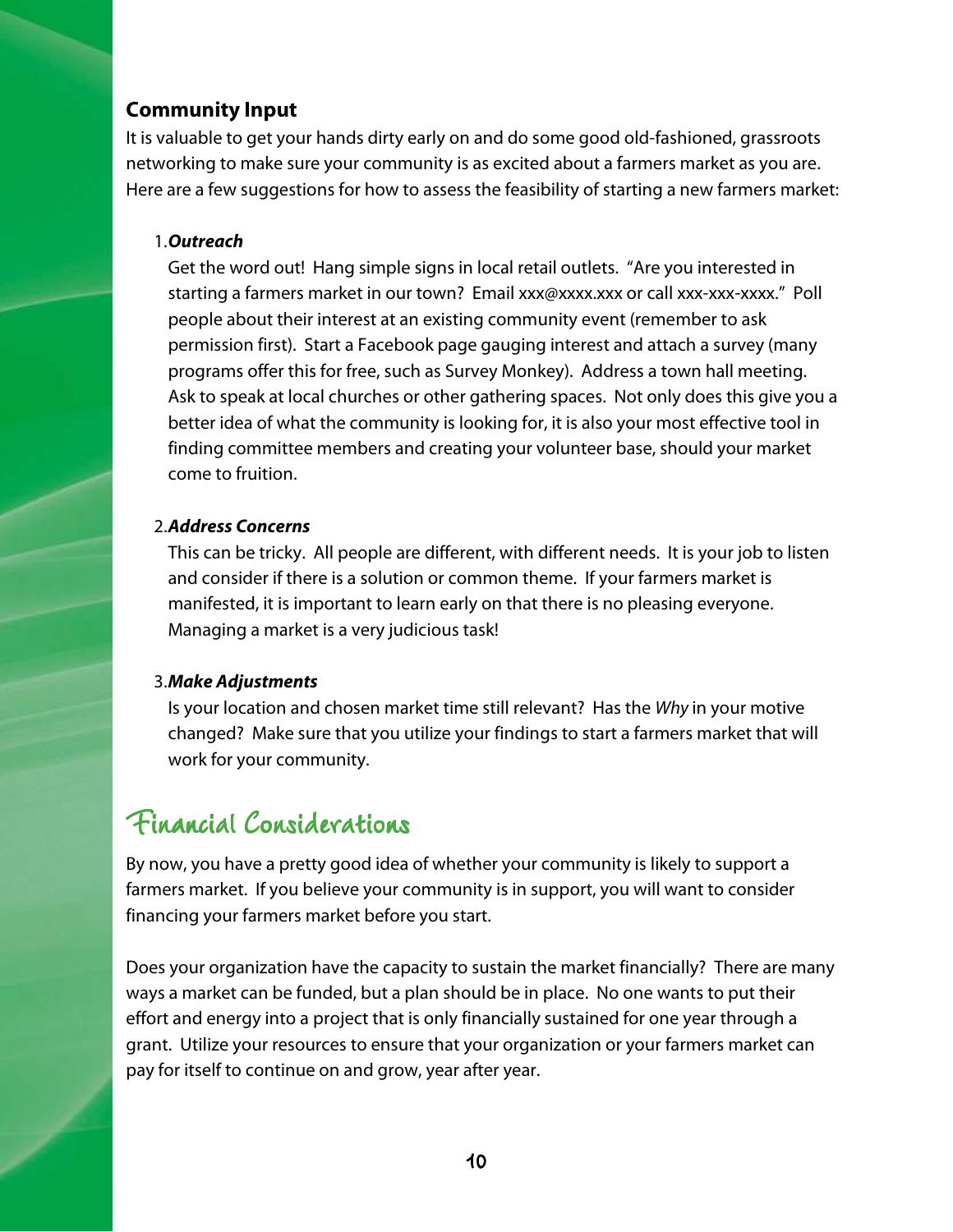You can anticipate a few standard expenses, the first being that your market will need a market manager. Many farmers markets started successfully from a volunteer base, but paying a market manager ensures accountability and a level of professionalism. A paid market manager may be able to increase the sustainability of your market, as they will have time to grow the committee, engage other volunteers, promote the market, and research funding opportunities to expand market activities and programs.

Other start-up costs may include tables, chairs, tents, promotional items (e.g., posters, handbills, banners), insurance premiums, credit card machine and space rental.

An important component to your feasibility is looking at your potential funding sources. Options include earned income (vendor fees, local government support) and contributed income (grants, corporate and individual's donations). Utilize your committee members and volunteers. People give to people. Do you already have someone in your network with fundraising experience? People are often your greatest resource!

### **Is Starting a New Farmers Market Feasible?**

We hope this guide leaves you with a great deal to think about and many practical ways to determine the feasibility of starting a farmers market in your community. Farmers markets are wonderful entities that can feed local residents, support the regional agro-economy, act in place-making efforts, promote neighborhood pride and neighborly behavior, boost tourism, encourage local farmers and artisans, house children's activities, educate the public about seasonal, nutritious eating, and simply connect consumers and producers.

If you determine that starting a market within your area is not a great idea, don't be discouraged! Take your good ideas to the nearest market or other community project. If nothing else, the extensive community research you've done may greatly benefit an existing organization.

If you determine that your community will likely support a farmers market –congratulations! You've already put down a good foundation from which your market will grow successfully for years to come. You are now ready to move on to MIFMA's Starting a New Farmers Market Guide. We would also encourage you to attend our Market Manager Certification Program and Michigan Farmers Market Conference where you can learn more about managing a farmers market and develop a great support network. For more information, visit www.mifma.org.